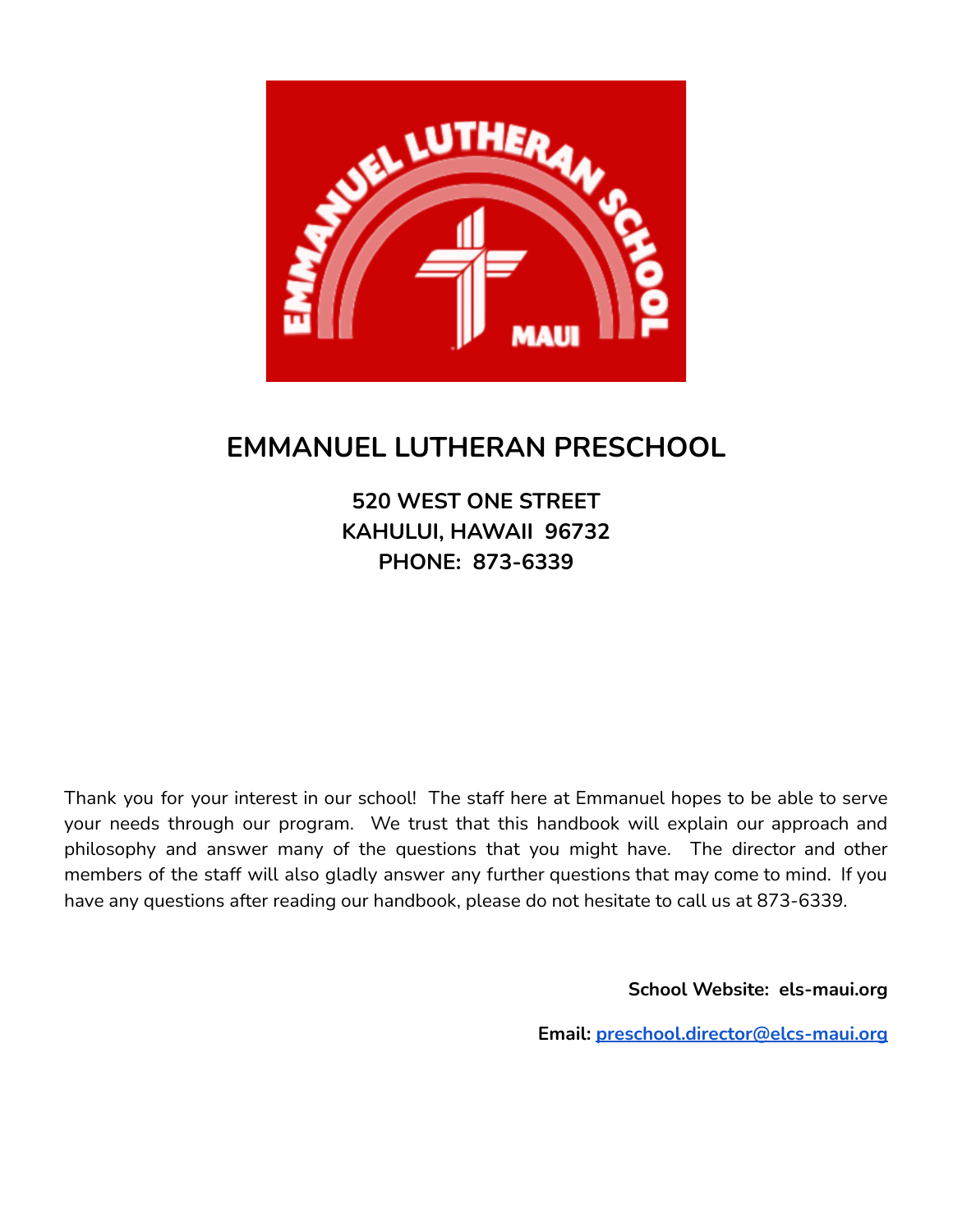#### **PHILOSOPHY**

We believe that God has given every human being a marvelous potential for leading a creative and successful life in this world. Your child, in his preschool years, is growing rapidly in all aspects of his life. Many patterns and attitudes are already formed by the time a child is ready to enter into the educational system at the kindergarten level. These patterns must be able to shape a personality which will be able to cope successfully with an ever-changing world.

We believe that effective guidance and teachings at this young age must involve the total person. We will begin with an approach of love and guide him in the dimensions of his intellectual, emotional, social, physical and spiritual growth.

We recognize the primary responsibility of the parents in this role and also that it most normally occurs in the home. However, we also know that, for many valid reasons, parents desire assistance in these aspects of care and training of their child. We are very aware that we cannot become a substitute for your own capable parental direction, but we are anxious to serve and assist you by providing the best possible away-from-home learning environment for your child.

The name "EMMANUEL" which our congregation has chosen means "GOD IS WITH US". We believe that He is with us and that He will bless the labors of our hands and hearts. We have chosen to carry over this name into the name of our Preschool and Day Care Center since it most adequately sums up our feeling and concern for you and your child.

We welcome students from all cultural, religious and socioeconomic backgrounds who agree to support the philosophy, mission, values, and beliefs of Emmanuel Lutheran Preschool as set forth in this handbook. We fully subscribe to the teachings of the Lutheran Church Missouri Synod (LCMS) regarding the inerrancy of scripture, human sexuality, marriage, and consider these and all other teachings of the LCMS to be the norm and guide of our practices, enrollment and employment. We uphold the traditional, biblical view of marriage as being between one man and one woman (Matthew 19:4-6) and encourage the support of family and parenting. Values that are given to us in the Ten Commandments and the Bible, form the environment in which your child will be taught. Children at Emmanuel are taught to honor and value life and to seek out the good of others.

Although our program does include Bible stories and their application to our life, we do not see this as the complete approach to your child's feeling of relationship with God and the rest of God's children. We believe that this faith must be displayed in all of life, and so Christian values will be integrated into our entire daily program.

We see a need for a well-planned learning curriculum to guide your child's intellectual, social and spiritual growth, as well as a need for all-day care for his physical and emotional well-being (especially if both parents work). We will attempt to serve the best interests of your child at any level of our operation. The program is for children who have reached their third birthday by the first day of enrollment and is operated during the hours of 7:00 A.M. to 5:00 P.M. Monday through Friday from August through May. Included in the program will be the specific Preschool Program from 8:00 A.M. to 2:30 P.M. A summer program will also be available during summer break. Those who desire only the Preschool portion of our program may enroll their child for these hours only. Those who desire the PrePlus, our extended care service may enroll their child until 5:00 P.M. Separate fee schedules will be used for each additional service. We trust that we can serve your child's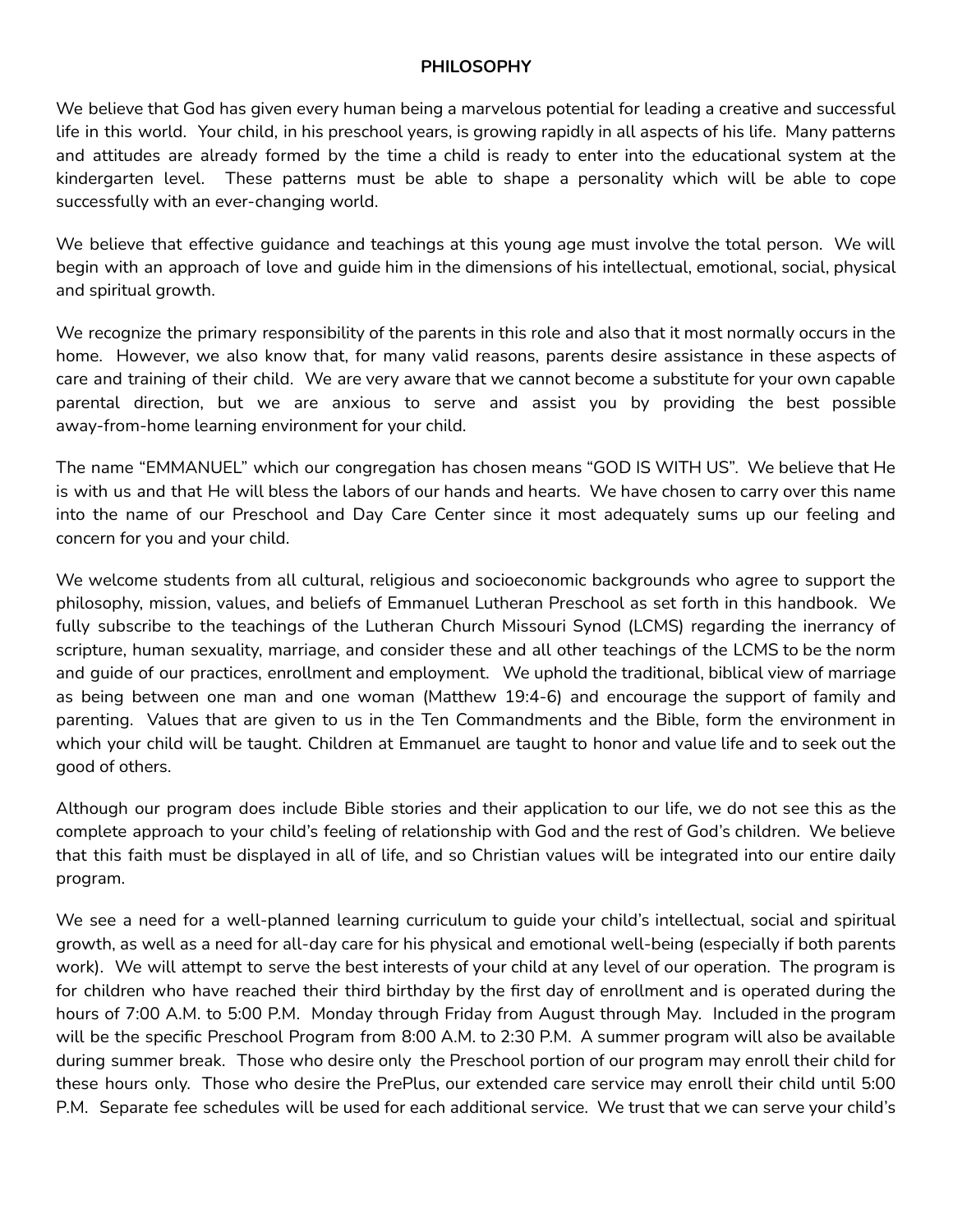needs in the best possible way. We look forward to working together with you and your child, to provide a happy and satisfying experience at Emmanuel Lutheran Preschool.

# \***The Hawaii Preschool Content Standards are used as a guide to ensure meaningful and age appropriate practices throughout our curriculum.**

# **BIBLE STORY TIME**

Through stories and a weekly chapel service we will introduce the Bible and it's people to your child. Your child will also learn to know God as his loving Father and Jesus Christ, His Son, whom He sent to be the Savior of all mankind.

He will have the opportunity of learning simple Bible verses, songs and prayers. He will also learn, through his supervised contact with other children, that the worship of God is made real through harmonious and loving relationships with other people.

## **MUSIC AND ART**

Even before a child learns to read or write, he communicates through the language of music, arts, crafts and dance. To help your child express himself freely and communicate through different ways, the child will be given opportunities to use various art and musical media. Your child will be encouraged by teachers to express his own ideas in his own way and will be stimulated by teachers to think and work independently.

## **PHYSICAL EDUCATION**

Children need to be able to identify their body parts and to know how their bodies move. They must be taught to use their bodies smoothly and efficiently. The physical education program emphasizes the basic gross motor skills (running, jumping, sliding, leaping, hopping) along with balance and over-all body coordination. As your child masters gross motor skills, he is well on his way toward the development of his body for later life.

## **LANGUAGE EXPERIENCES**

A young child learns best through first hand experiences. These real experiences will be provided through carefully selected toys that allow your child to recreate and experiment with what he sees around him in books and through music, educational television and field trips. He will be given the daily opportunity to express these experiences by "writing" his own stories, by communicating with his teachers and friends, and through drawing, painting and movement.

## **NUMBER READINESS**

To help your child understand numbers and their meaning, the number readiness program includes manipulating counters and other small objects in relationships to numbers, counting, identifying the numbers, and placing numbers in proper sequence. Color recognition and shape recognition also are included in the number readiness area.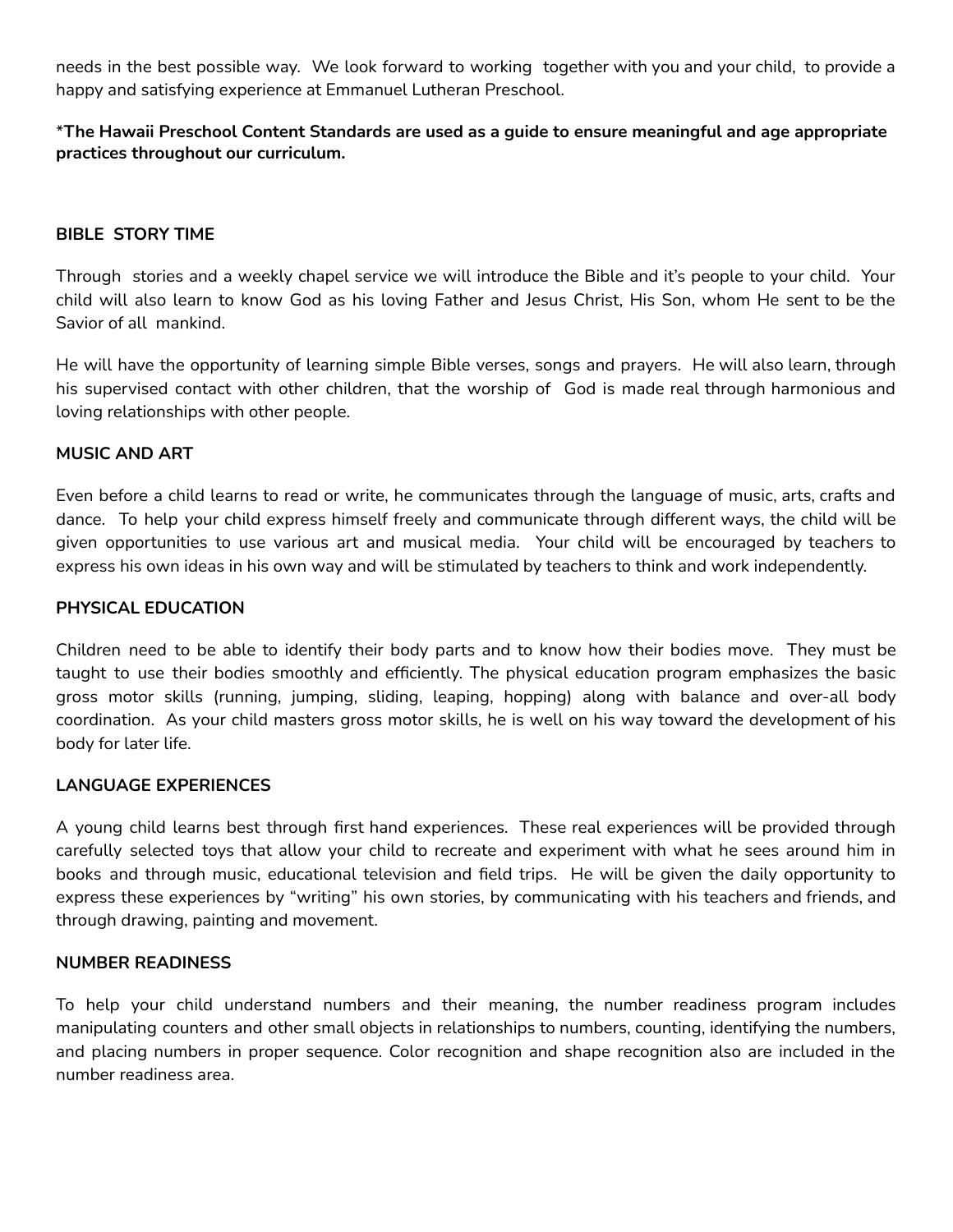#### **READING READINESS**

To support Language Development and Literacy, we strive to provide an environment filled with activities that promote skills in listening, speaking, communicating, confidence building, vocabulary building and comprehension. The English language is explored through the use of Phonemic Awareness (the ability to learn, identify and manipulate the sounds in spoken words) as preparation for reading readiness.

## **SOCIAL STUDIES AND SCIENCE**

An important aspect of a child's learning experience is to help the child become aware of himself, his community and the world around him. To help him develop this awareness, your child will be encouraged to develop his five senses of sight, sound, touch, taste, and smell and to satisfy his curiosity of WHAT things are, WHY things are, and HOW things are. They will be encouraged to participate in group discussions and scientific inquiry.

# **ADMISSIONS POLICIES AND PROCEDURES**

A. Children enrolling shall have at least reached their third birthday by the child's first day of school.

B. Children enrolling shall be fully toilet trained and capable of caring for their personal needs, and wake themselves to use the toilet. Regular underwear is to be worn at all times (no "pull-ups" or similar wear). Children must be able to take a nap or lie quietly during naptime without disturbing others.

C. Emmanuel Preschool is licensed to enroll 36 students between the ages of 3 and 5 and carries liability insurance.

D. It is our center's policy to not discriminate against persons with disabilities on the basis of disability, and to provide children and parents with disabilities an equal opportunity to participate in the center's programs and services, in compliance with state laws and the federal Americans with Disabilities Act within reasonable boundaries by considering whether the acceptance would result in undue hardship to the center. Admittance will be on an individual basis at the discretion of the Director and Board of Education.

E. Preschool is open 7:00 a.m. to 5:00p.m. Monday through Friday from August to May. We are closed on all State and Federal holidays, Fall Break, Christmas Break and Spring break. Summer schedules may change according to the need. (All dates vary depending on days of the week).

Children must be picked up on time. Prompt pick up of children is strictly enforced. Late pick up of children after their scheduled time will be charged \$12.00 within the first half hour and \$6.00 per quarter hour thereafter. Children remaining past 4:30 p.m. will be charged a late pickup fee of \$2.00 per minute (this also applies to any early scheduled preschool closing). Please call if you are going to be late. **Temporary schedule changes that are made with the Director will be charged an additional \$45.00 p/day. Multiple late pickups (over 3) can result in termination of enrollment. Children will only be released to their parent/guardian and any authorized persons on the pick up list. Please notify the school of any changes to pick up people. ID must be presented.**

Please give us prompt notification of any change in address, phone number or place of employment so we can contact you immediately should the need arise.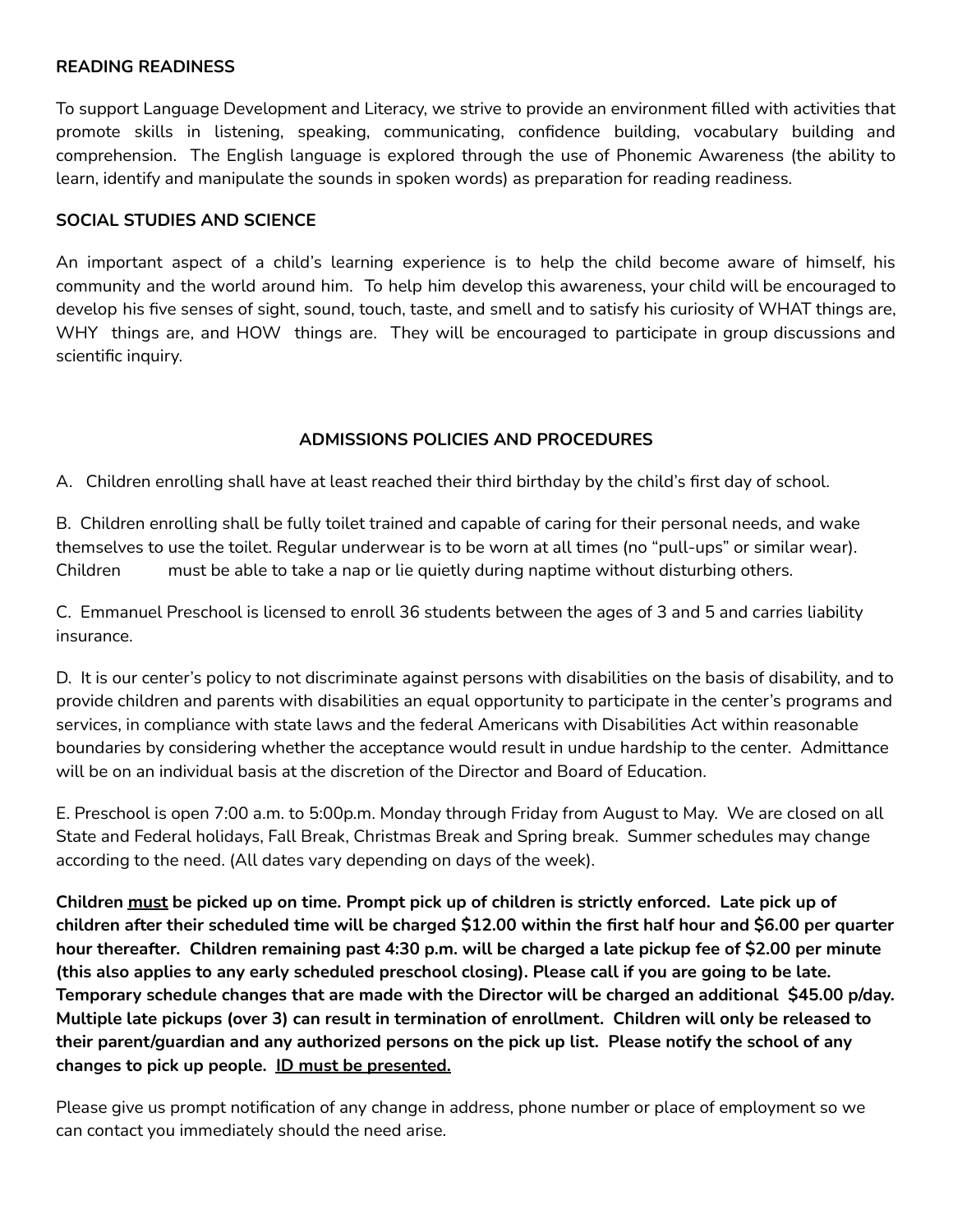F. Inclement Weather: Cancellation of school will be announced on our school website and Facebook or by PRAXI email or Brightwheel message. If students are at school when unexpected weather conditions occur, parents will be contacted for pick up.

G. The policies developed address all of the required measures in the DHS Guidelines for Child Care Facilities.

Picture/Video: As enrolled students, your child's likeness within a group of children may be used on the school's social media or advertising the school. Your child will not be individually identified or have an individual photo/ video of them without permission.

# **HEALTH POLICIES**

If your child is sick, do not send him/her to school. It is not fair to your child, other children, or the teachers. We have limited staff available and need them to be healthy! Please notify the Preschool if your child has a prolonged illness.

1. Children need to be fully immunized to attend Emmanuel.

2. MEDICATION WILL NOT BE GIVEN at the school by Staff members. Self-medication will not be allowed without a doctor's written permission. Children may not have medication in their possession or in their cubby holes including: vitamins, inhalers, ointment, lotion, or sunscreen.

3. Do not bring your child to school if he/she is or has:

- contagious
- vomiting
- a fever
- diarrhea
- copious nasal discharge
- nasal discharge of any color
- requires medication before or during the day

4. If your child is unable to participate in a regular day of school activities as normal, do not bring your child to school.

5. Please inform the Director if your child has a contagious disease ie. covid-19, pinworms, chickenpox, influenza, pink eye, measles, mumps, rubella, ukus, strep throat, impetigo, active tuberculosis,etc. Please inform the Director and keep your child at home until he/she has been treated by a doctor and all symptoms are no longer present. A doctor's note will be required in some cases, before your child can return to school.

6. Children with any nit/ukus in their hair will be sent home. Children need to be treated for ukus, stay home one day after treatment, and be nit and uku free before returning to school and hair will be checked upon re-entry into school. Children will be sent home if any nit(s) are found.

B. First Aid will be administered immediately to any child who suffers a minor injury and a Brightwheel Incident Alert will be sent. In the event of a more serious injury, the parents will be contacted without delay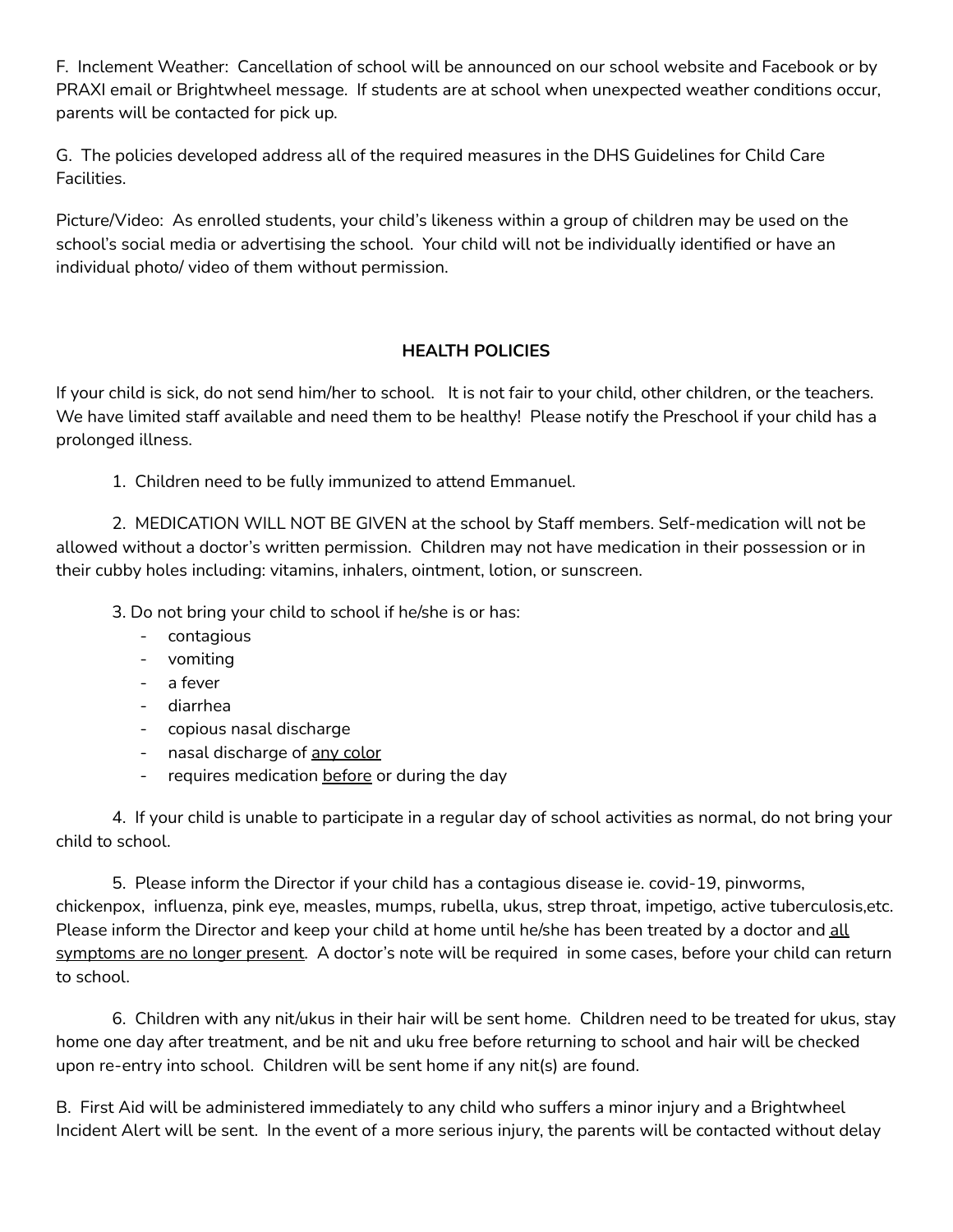by phone. If the parents or the emergency person cannot be reached, a doctor will be called when necessary. The facilities of Maui Memorial Hospital are close by if immediate emergency care is needed.

Any child who becomes ill during the day (vomiting, fever, diarrhea, hives, excessive coughing/runny nose, etc.) will be isolated from the group until one of the parents or the emergency contact person has been called and the child can be taken home.

# **REGISTRATION**

Upon acceptance of your child into our preschool, the following steps are necessary to complete the enrollment:

- A. Complete the "Application & Personal History" forms online.
- B. Pay non-refundable Enrollment Fee.

Schedule a visit of at least one parent and the child with our Director or other designated staff person. The phone number is 873-6339.

D. All children starting preschool for the first time must meet health requirements upon acceptance/enrollment:

- 1. Tuberculin clearance notice.
- 2. A completed record of immunizations and a physical exam record on Hawaii Form 14 **and** Health Supplement form 908A. These forms should be available at your doctor's office or call us for a copy.
- 3. All children entering Emmanuel preschool/grade school, must be fully immunized. No exceptions.
- E. Establish an account on our PRAXI management system.

## **FEES**

- A. A non-refundable Enrollment Fee will be required at the time your child's application is accepted and enrolled.
- B. All attending families need to be enrolled into the PRAXI School management system. Tuition and fees are paid only through this system. Tuition payment is due by the 15th of each month. It is mandatory that payments be set up as automatic/recurring payments from your account. Families are updated and notified of events through PRAXI email.

\*Any child whose tuition has not been paid by the fiftteenth of each month will be eligible for termination of enrollment unless prior arrangements have been made with the Director.

C. Since the Preschool budget is based on a full enrollment, there will be no refunds for illnesses or absences.

\*Please check the Enrollment tab on our school website for current tuition and fee information.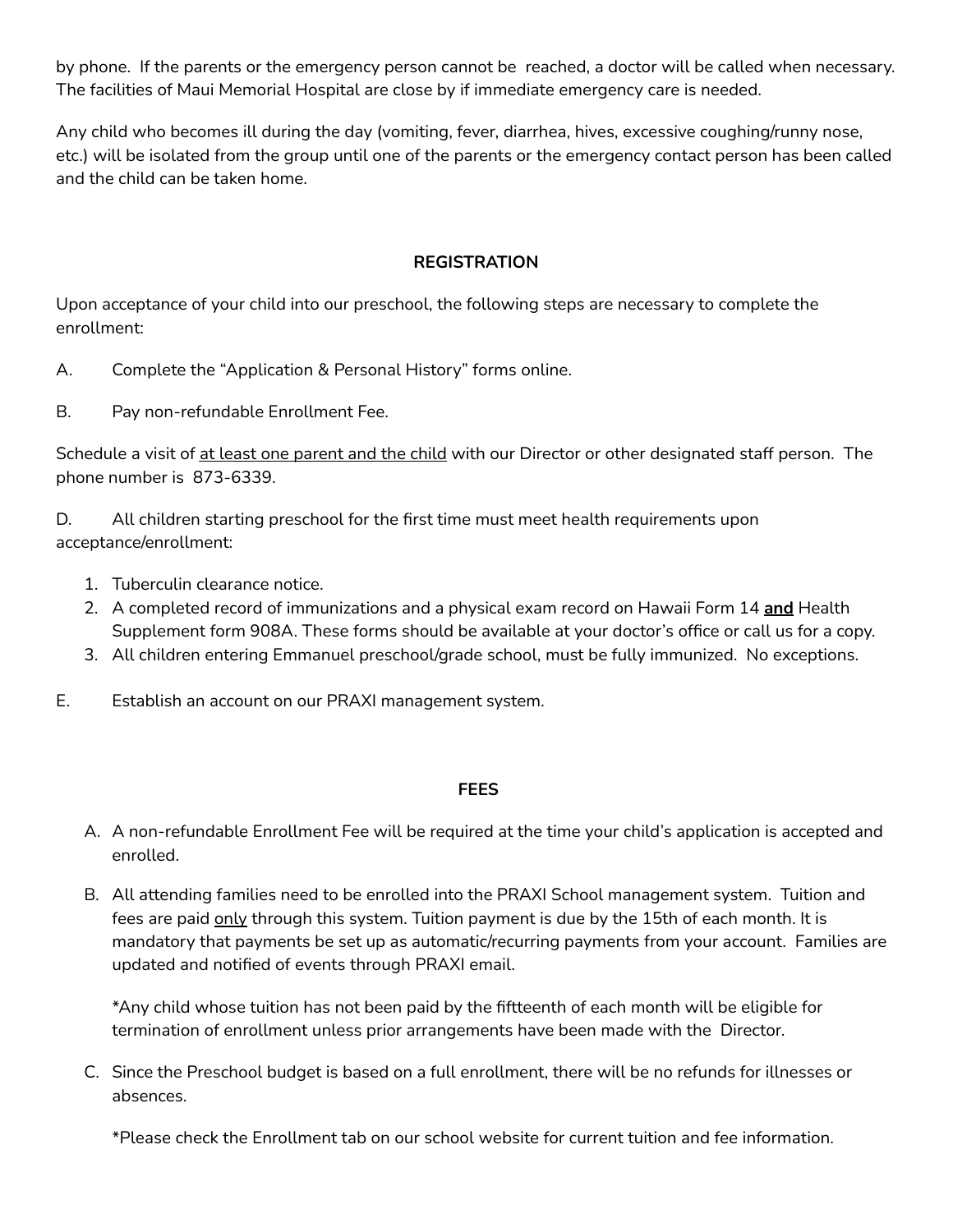# **BEHAVIOR GUIDANCE POLICY**

Discipline: We strive to provide a safe and enriching environment for our children, an environment in which they can feel cared for and respected. It is our goal to help children develop self-control, respect for others and care for their surroundings. Children will be given clear and consistent limits and expectations on appropriate behavior . Positive discipline is practiced as a means to help children develop successfully.

- Child is directed to a different activity or area.
- Time out: usually one minute per year of child's age or until the child has calmed down enough to rejoin the group/activity.
- Suspend privileges (except food).

Children will be shown ways to cope with situations in a non-aggressive manner and develop a sense of empathy. Adults should look for meaningful ways to show children why aggressive and hurtful behavior is unacceptable. Where your child is concerned, we want to keep lines of communication open between teachers and parents. Working together is important in helping your child develop into a healthy individual. Usually talking with a child, a verbal warning or redirecting, is enough to stop inappropriate behavior. However, if a child continues to: harm others; use foul language; verbally or physically threaten children or teachers; cause damage to school property; intentionally ignore safety guidelines, and where improvement in behavior is not occurring, the following measures will be taken:

A. At the discretion of the Director, the parents of any child who intentionally harms another child or staff member will be notified immediately. The parents will be requested to remove the child immediately for the remainder of the day.

B. If, after a conference with the child's parent(s)/guardian(s), the above behavioral pattern continues, the Director and Board of Education will request the removal of the child immediately and without tuition refund.

No Tolerance Biting Policy: Human bites are very painful and can lead to serious infections and transmission of disease if skin is broken. In order to protect the children, the Director may terminate a child's enrollment at any time, depending on the severity of the situation.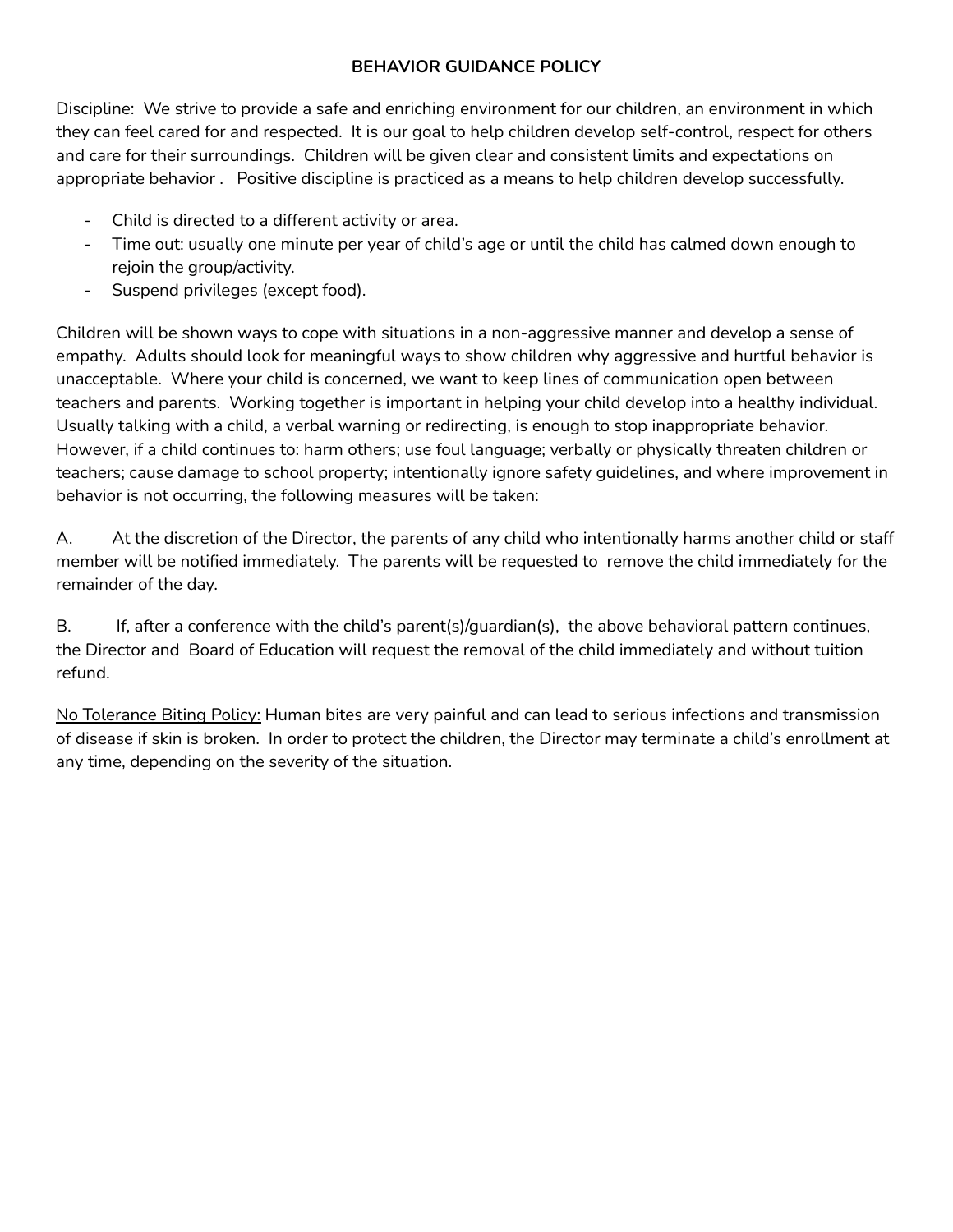# **GENERAL INFORMATION FOR PARENTS**

- A. Your child should be dressed comfortably in washable clothing. Regular underwear must be worn at all times. We ask that he/she wear slippers or shoes. For safety reasons we do not allow shoes or slippers with any type of elevated or hard heels (i.e. wedge, platform, low stiletto, boots).
- B. Clothing, backpacks, personal items and clothing should be appropriate. No characters portraying violence, unacceptable sayings, alcoholic beverages or other inappropriate pictures.
- C. Face make up is not to be worn in preschool as well as dangling earrings which can accidentally snag during play. Halloween costumes may not be worn to school. No heavy scented body lotion/spray, hair gels/spray or perfumes.

Your child will need the following items sized to fit easily in his/her cubby hole (please label items with child's name):

- 1) Extra change of clothing and underwear in a ziploc bag
- 2) A small blanket and pillow for nap time
- 3) A small lunch box and child size water bottle
- 4) A backpack and folder to take home items from school

Articles sent to school for "show and tell" should be marked with the child's first and last name. Easily broken toys, foods, candy, gum, and toy weapons are not allowed. All articles brought to school must fit easily into the child's 11"x 11" cubby hole.

- D. Individual Parent-Teacher conferences are held in Fall and Spring. Parents need to be on time for their time slot.
- E. Fundraisers will be held throughout the year to benefit Emmanuel Lutheran School. There will be opportunities for parents to donate and volunteer during these events. Parent participation is vital for a successful fundraiser.
- F. Please notify the school if your child will be coming to school after 8:00 A.M. Also, please notify the school if your child will not be coming to school.
- G. "No candy policy"- candies will not be served to the children at school. Teachers will encourage students to eat their healthy snack and lunch portions first. Please pack healthy options for your child.
- H. Communicate with the teacher before sending birthday or holiday treats or goody bags.
- I. Information pertaining to an individual child or parents or guardians of the child shall not be disclosed to persons other than the facility staff unless the parents or guardians of the child grant written permission for the disclosure or an emergency arises.
- J. All children are accepted on a probationary period. If after a reasonable length of time, the director and staff feel that the child cannot/will not adjust to the daily routine expected of a 3, 4 or 5 year old child, or that the child would benefit from a more suitable environment, a conference will be held with the parent(s) /guardian and if it is in the best interest of the child to be removed, the school will refund the remaining tuition.
- K. Priority enrollment is given to the children of active church members, preschool alumni and siblings of the preschool and current grade school children (in good standing).
- L. Preschool Excursions: We may leave campus for class field trips throughout the year giving our students to learn more out of the classroom! (rev. 7/6/20)
	- a. For any preschool excursions, parent permission is required.